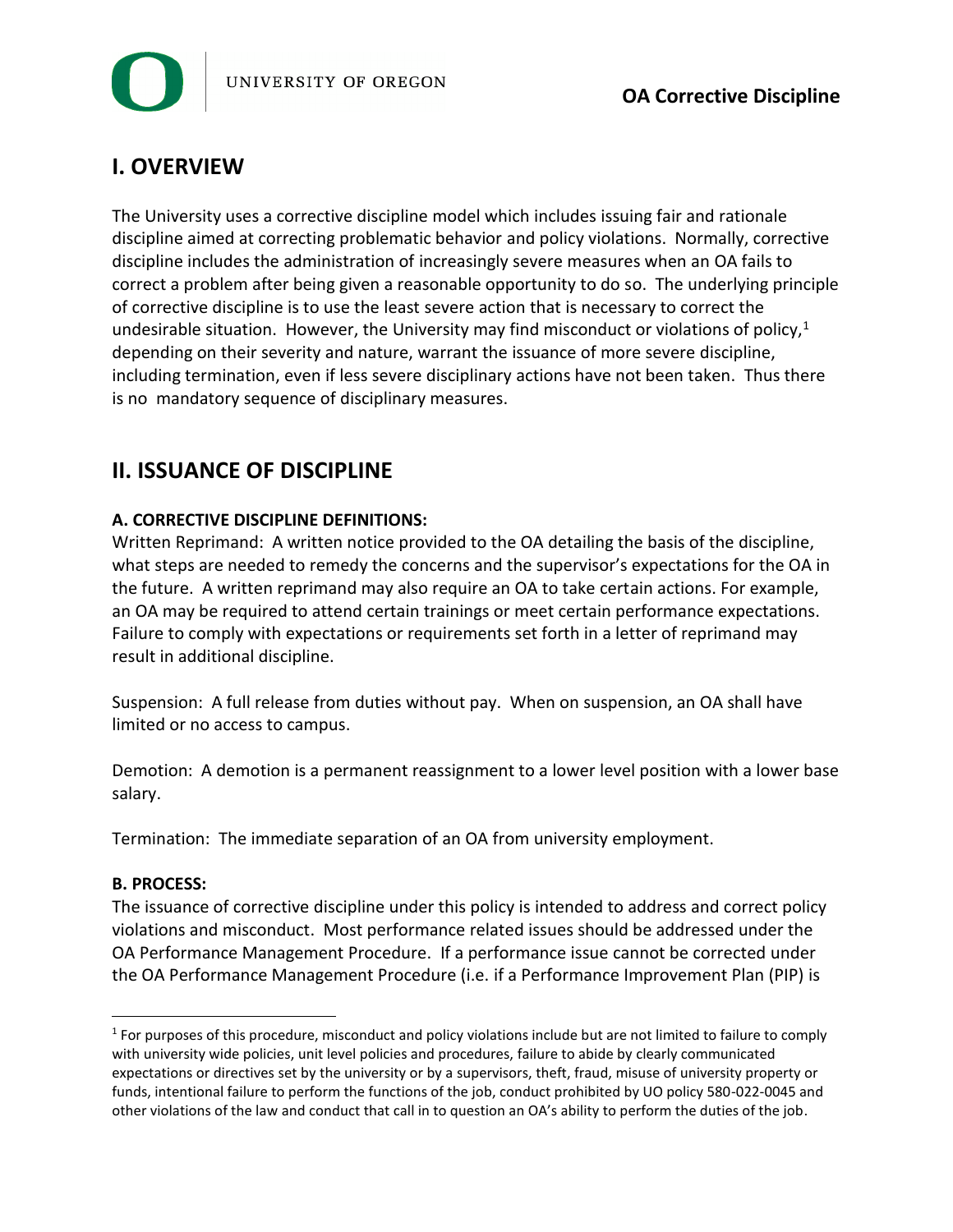unsuccessful or if there are performance issues after the completion of a PIP) or if severe misconduct, abuse or misuse of institutional property, or policy violations occur, then discpline in the form of termination of employment may be appropriate. An OA's actions outside of the workplace may result in discipline if those actions impact or call into question the OA's ability to successfully perform their job or conform to university expectations of employment. In considering actions outside the workplace, the university will examine the nature of the action, the type of position held by the OA, and relevant legal authority.

The type of discipline that is issued depends on the particular situation. The discipline should reflect both the seriousness of the transgression and what previous efforts have been made to resolve it. Supervisors should consider the least severe action that is necessary to correct the undesirable situation. A failure of the OA to address the concerns, a reoccurrence of the underlying issue, or additional violations of a supervisor's expectations or university policy may result in more severe discipline. Additionally, serious matters, for example prohibited discrimination, theft or fraud may require a more severe type of discipline, like termination, to ensure the problematic behavior will cease, even if no previous discipline has been issued.

#### Prior to issuing discipline:

The supervisor must consult with Human Resources to obtain assistance in the review of the situation and the determination of the appropriate level of discipline. HR will assist in the decision as to whether a formal investigation is needed. Vice Presidents and/or Deans may establish further consultation requirements for their portfolios. The issuance of discipline more severe than a written reprimand must be approved by the appropriate Vice President/Senior Vice Provost or designee.

The OA must be given the opportunity to respond to the concerns prior to the issuance of discipline.

Please note: Performance issues should be addressed through the OA Performance Management Procedure, however the OA Performance Management Procedure and OA Corrective Discipline Procedure are not mutually exclusive, which means that behavior that constitutes a performance issue and a policy violation may be addressed through both processes at the same time. The fact that behavior is being addressed through both processes does not mean that one process is impacted or delayed by the other process. Therefore, for example, if an employee engages in repeated violations of the same policy, that employee may be subjected to termination. This is true even if the employee is in the middle of a performance improvement plan.

### **III. ADMINISTRATIVE LEAVE**